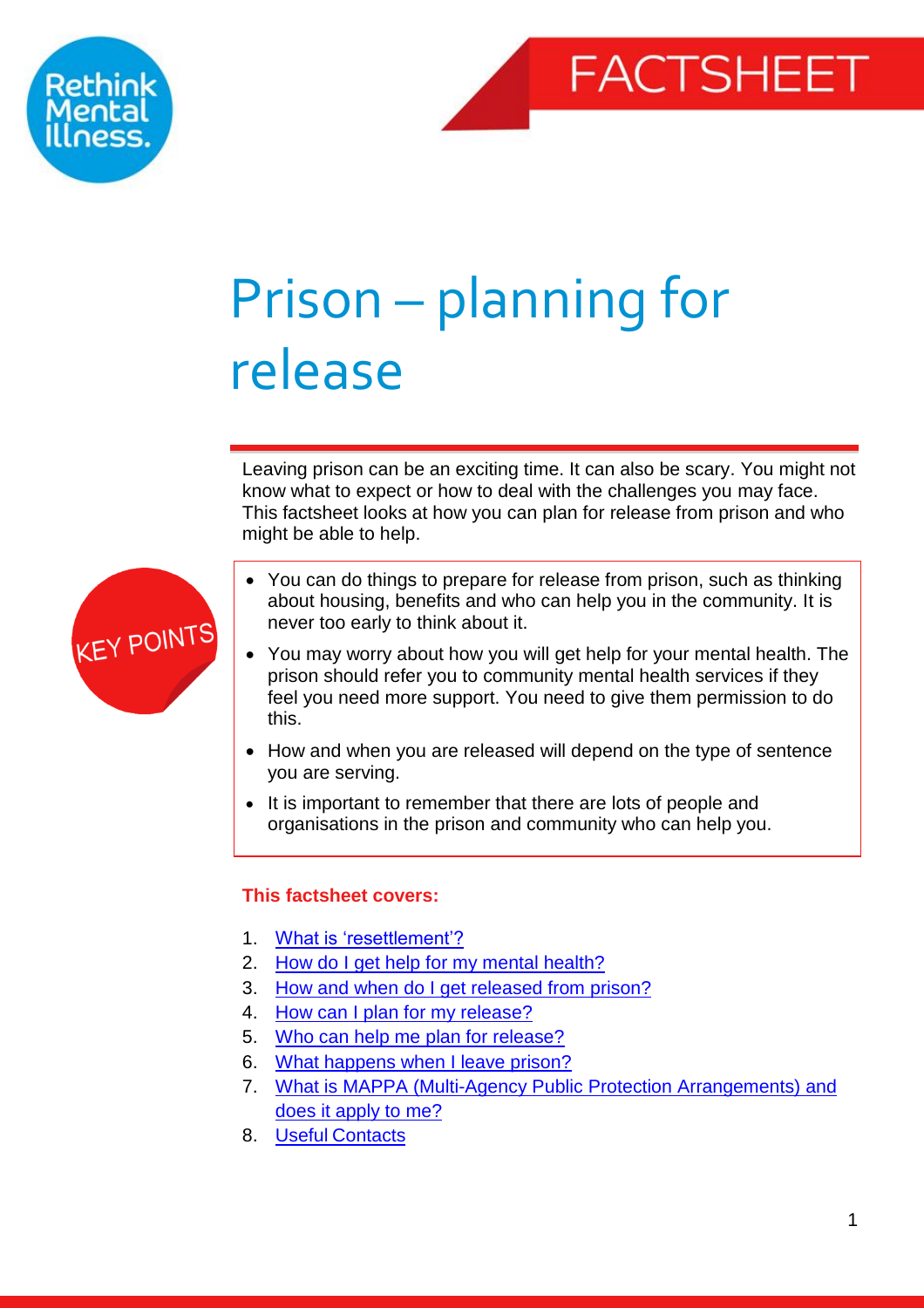Some information in this factsheet is quite complicated. This section gives an explanation of some of the phrases and words that we use:

- **The National Probation Service (NPS):** The NPS is a statutory criminal justice service. They supervise high risk offenders who have been released into the community.
- **Community Rehabilitation Companies (CRC's):** CRC's are private sector companies. They supervise medium and low risk offenders who have been released into the community. They are also responsible for providing resettlement services in prison and the community.
- **Offender Management Unit (OMU):** The OMU is a team in prison. They are responsible for making sure that you get through your sentence plan.
- **Offender Supervisors:** Offender supervisors work in the OMU. They are prison officers who have had special training. They work with you to achieve the objectives on your sentence plan.
- **Probation Officers:** Probation officers supervise you when you are released into the community. They can work for either the NPS or CRC.

# <span id="page-1-0"></span>**1. What is resettlement?**

Resettlement is the word used by prisons and probation services when you leave prison and go back into the community. Resettlement should mean that services support you and your family to prepare for life after prison.

Local Community Rehabilitation Companies (CRC's) are responsible for providing resettlement services. These are called 'Through the Gate' services. They can also be known as 'resettlement teams'.<sup>1</sup>

There might be different things to do when you leave prison, such as:

- getting help for your mental health,
- $\bullet$  finding a job,
- applying for benefits, and
- finding somewhere to live.

If you have support, it can make getting back into the community easier. You can help to prepare for your release by thinking about your plans during your sentence.

### [Top](#page-0-0)

#### <span id="page-1-1"></span>**2. How do I get help for my mental health?**

Treatment for your mental health might need to continue when you are released. It is important that the prison healthcare team refer you to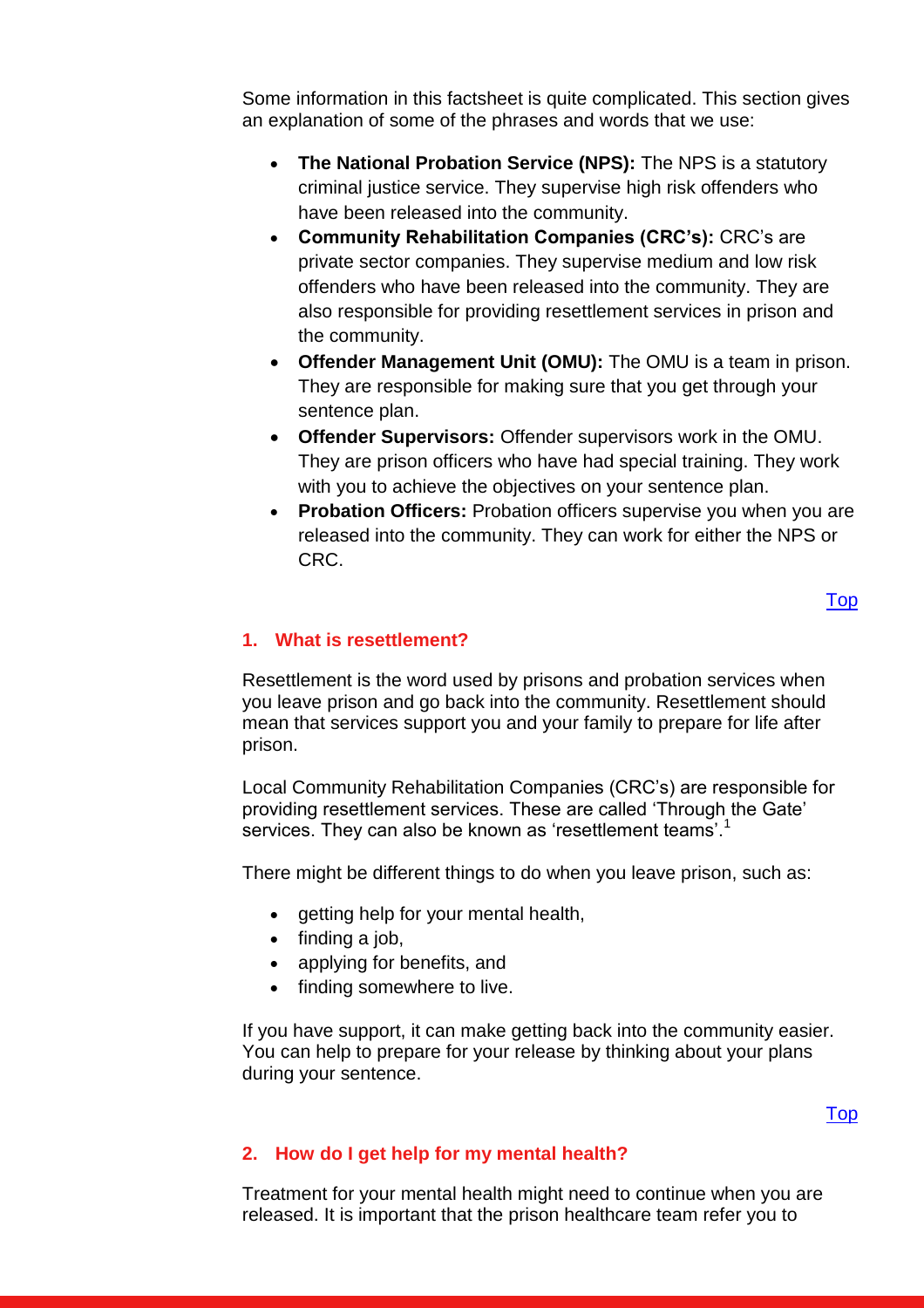services on release if you still need treatment. They can only do this if you give them your permission.<sup>2</sup>

# **Your GP**

You may already be registered with a GP in the community. The prison healthcare team could update them on the treatment you have been getting.

If you do not have a GP, the prison healthcare staff should help you to register with one. The prison healthcare team should make sure that you have enough medication until you are able to get a prescription from your  $GP<sup>3</sup>$ 

## **Community Mental Health Team (CMHT)**

CMHTs give care and treatment for people who have severe mental illness. You may have been getting treatment from a CMHT before going into prison. The prison healthcare team should update them on what healthcare you have been getting.

If you were not with a CMHT before going into prison, the prison healthcare team can refer you to one. They can do this if they feel this service could help you. You would need to give your permission for them to do this.<sup>4</sup>

## **Talking therapies**

You may want to talk to a therapist about how you are feeling. Some people find talking therapies useful to treat mental health or behavioural problems.

You can ask your GP to refer you to talking therapies. But it is possible to refer yourself in some areas without going through your GP. The services are called Improving Access to Psychological Therapies (IAPT) services. These services are provided through the NHS and are free to use.

#### **Your rights to services**

You have the same rights to health, housing and community care services as anyone else. Local authorities have to assess someone who may have social care needs. This can include support in the community.

Anyone can contact the local authority and ask for you to be assessed. This means that you can ask for an assessment yourself. Or you can ask prison staff, a friend, relative, or another professional that you are in contact with, to ask for an assessment.<sup>5</sup>

You can find more information about:

- Healthcare in prison
- Community Mental Health Teams
- Talking Therapies
- Social care: assessment and eligibility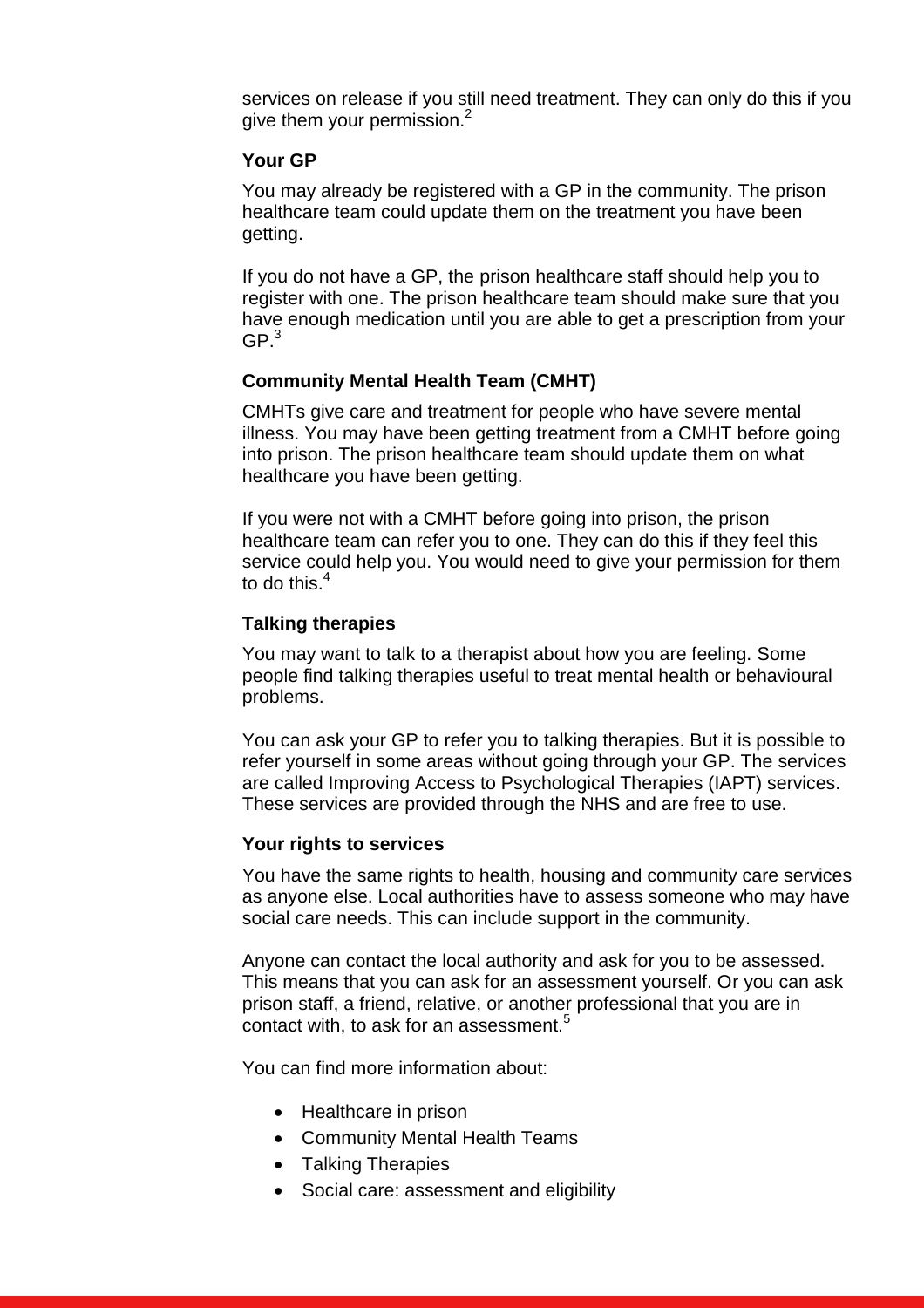at [www.rethink.org.](http://www.rethink.org/) Or call our General Enquiries team on 0121 522 7007 and ask them to send you a copy of our factsheet.

#### [Top](#page-0-0)

#### <span id="page-3-0"></span>**3. How and when do I get released from prison?**

How and when you are released will depend on the type of sentence you are serving. Some sentences are determinate. This means they have an end date. Others are indeterminate, which means there is no fixed end date.

#### **Determinate Sentences**

If your sentence has an end date, you will usually be released halfway through your sentence. The National Probation Service (NPS) or Community Rehabilitation Company (CRC) will supervise you when you are in the community.<sup>6</sup>

#### Extended sentences

These are a type of determinate sentence. But they include an extended licence period.

The judge decides how long you should stay in prison. This is called the custodial period. The judge also fixes an extended licence period up to a maximum of eight years. Once you have served two thirds of your custodial period you will either be automatically released, or you will be allowed to apply for parole.

If parole is refused you will be released at the end of the custodial period. Once you have been released you will be in your licence period. You will be under the supervision of the National Probation Service (NPS) or Community Rehabilitation Company (CRC) until the end of the extended period.<sup>7</sup>

There are different types of extended sentence. And they can be complicated. So you may want to speak to your solicitor or Offender Supervisor for more details.

#### **Indeterminate Sentences**

If your sentence does not have an end date, the parole board will decide when you are released from prison. You have to spend a minimum amount of time in prison before you can be considered for release. This is called a tariff. The judge who sentenced you should've told you the length of your tariff.<sup>8</sup>

Your Offender Supervisor will tell you what your sentence plan is and what you need to do before release. Your sentence plan could include you doing things in prison such as education and offender behaviour programmes. It is important to do the things on your sentence plan. If you don't then this can affect your chances of getting parole.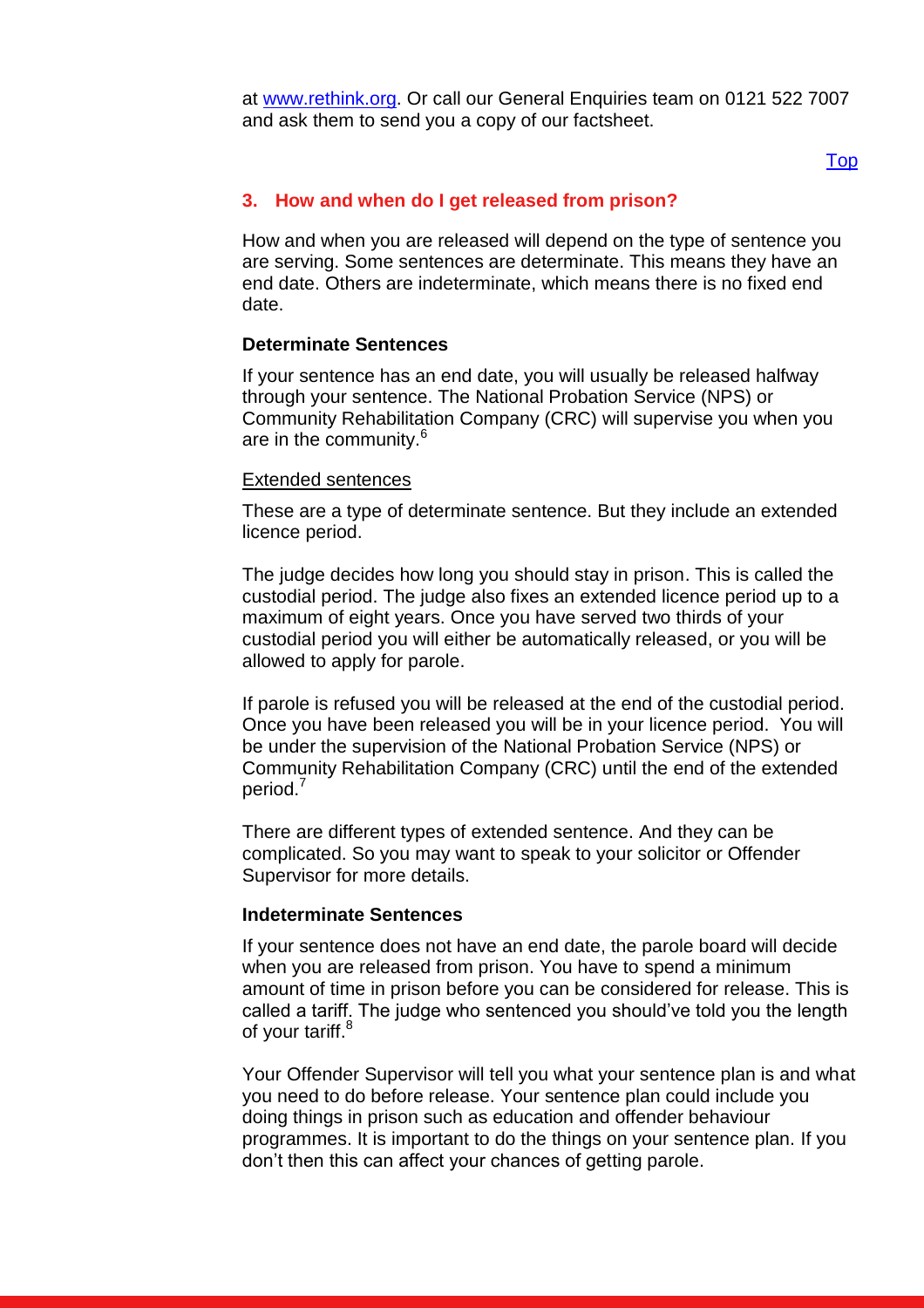#### **Parole**

You can apply for parole if you have a sentence of four years or more. Or if your sentence does not have an end date. The court will give you a minimum amount of time for you to spend in prison before applying for parole. This is called your tariff. The parole board decides to release you based on information such as:<sup>9</sup>

- your offence or offences,
- your home situation,
- your plans for release,
- your behaviour in prison, and
- reports from prison staff including healthcare and probation staff.

If you have things in place such as housing, work or education, and a support network such as friends and relatives, it may be more likely for you to get parole.

[Top](#page-0-0)

#### <span id="page-4-0"></span>**4. How can I plan for my release?**

It is a good idea to think about leaving prison before your release date. It may be difficult to think about release, but there are some small things you can do to prepare.

#### **Make the most of your time in prison**

There should be things to do in prison, such as education, training, sports, and jobs. These things will give you skills and experience ready for when you leave. This can be helpful if you want to look for work, education or training on release.

#### **Good behaviour**

Try not to get into trouble in prison. Prison staff may record any incident you are involved in. Staff will look at these records if you apply for parole or ROTL (Release on Temporary Licence). They can consider any adjudications or 'nickings' (disciplinary hearings) you have had, and your level of entitlements (basic, standard or enhanced).

# **Release on Temporary Licence (ROTL)<sup>10</sup>**

ROTL means you can do things outside the prison, such as education, training, work and spending time with family. These activities can help resettlement.

Remember that ROTL is a privilege, it is not a right. Not all prisons will have this system. ROTL is available for compassionate reasons, for example, visiting a sick relative, going to a funeral or medical appointments. It may be available for overnight release to see family and childcare (if you have responsibility for a child under 16).

The prison will risk assess you before deciding to give you ROTL. Not all prisoners can have ROTL. For example, you cannot apply for ROTL if: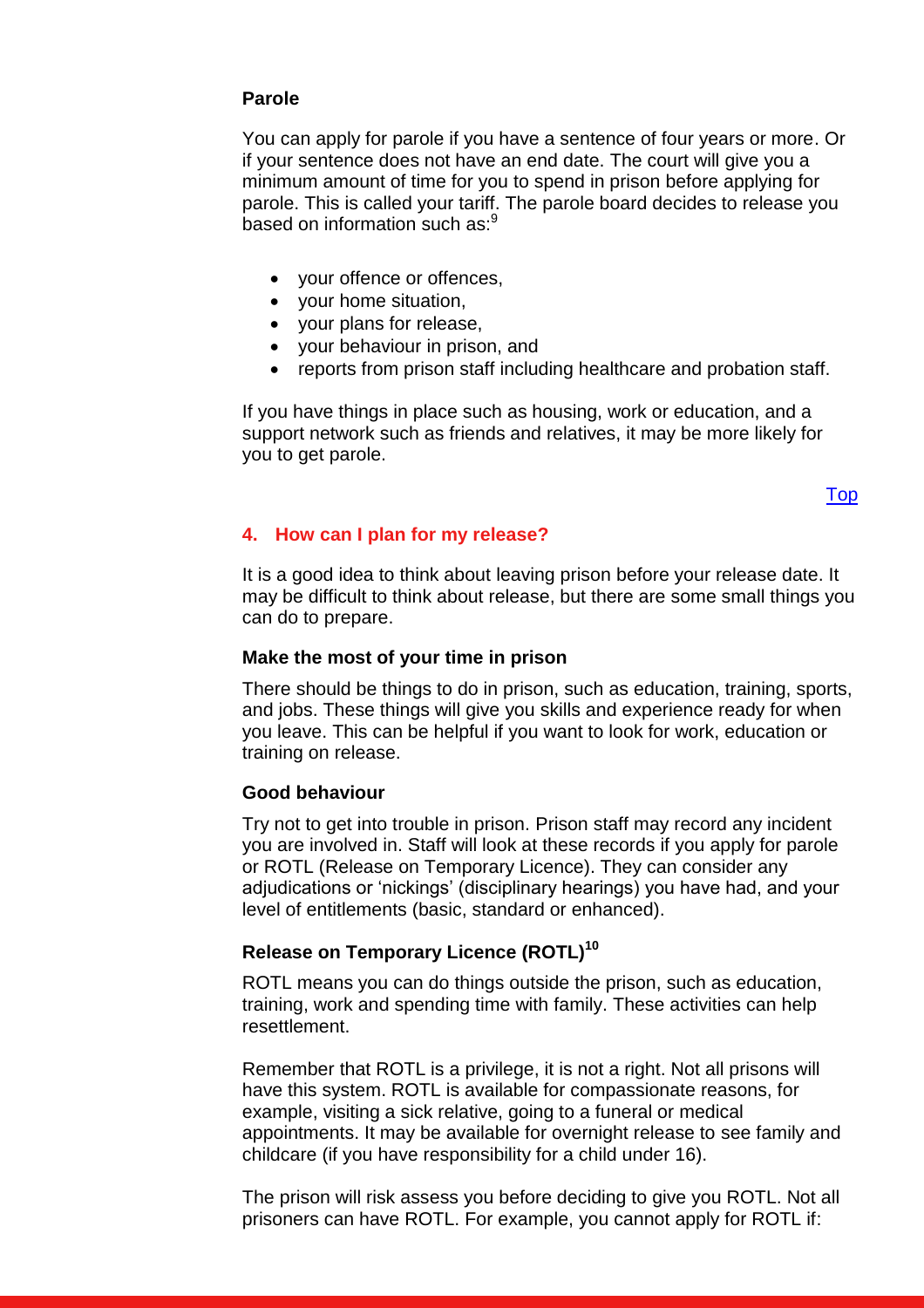- you are a Category A prisoner,
- you are on remand, or
- you are convicted and un-sentenced.

If you want to apply for ROTL, ask your prison how you can do this.

# **Think about housing**

If you have nowhere to live on release, the Through the Gate team or Probation staff can help you. If you have children or are vulnerable, you may be placed on a priority housing list. There are four main types of accommodation:

- general needs housing (including social or council housing),
- hostels and supported accommodation,
- private rented accommodation, and
- family and friends.

You can find more information about **'Housing Options'** at [www.rethink.org.](http://www.rethink.org/) Or call our General Enquiries team on 0121 522 7007 and ask them to send you a copy of our factsheet.

## **Education, training or work**

Think about what you want to do on release. If you would like to do education, training or work, you could start looking for this in prison. The Through the Gate team or ROTL (Release on Temporary Licence) scheme could help.

The education department in prison may be able to help you write a CV. Or help you to fill out application forms for work and training. It can be harder to get a job with a criminal record. Some jobs have rules about hiring someone with previous convictions, such as when working with children or vulnerable people.

Volunteering may help if you do not feel ready for work yet. There are different things you can do to volunteer. Volunteering can give you an upto-date reference and help with your wellbeing by doing something that you enjoy.

You can find more information about:

- Criminal Record Checks
- Criminal Convictions How and When to Tell Others
- Work and Mental Illness

at [www.rethink.org.](http://www.rethink.org/) Or call our General Enquiries team on 0121 522 7007 and ask them to send you a copy of our factsheets.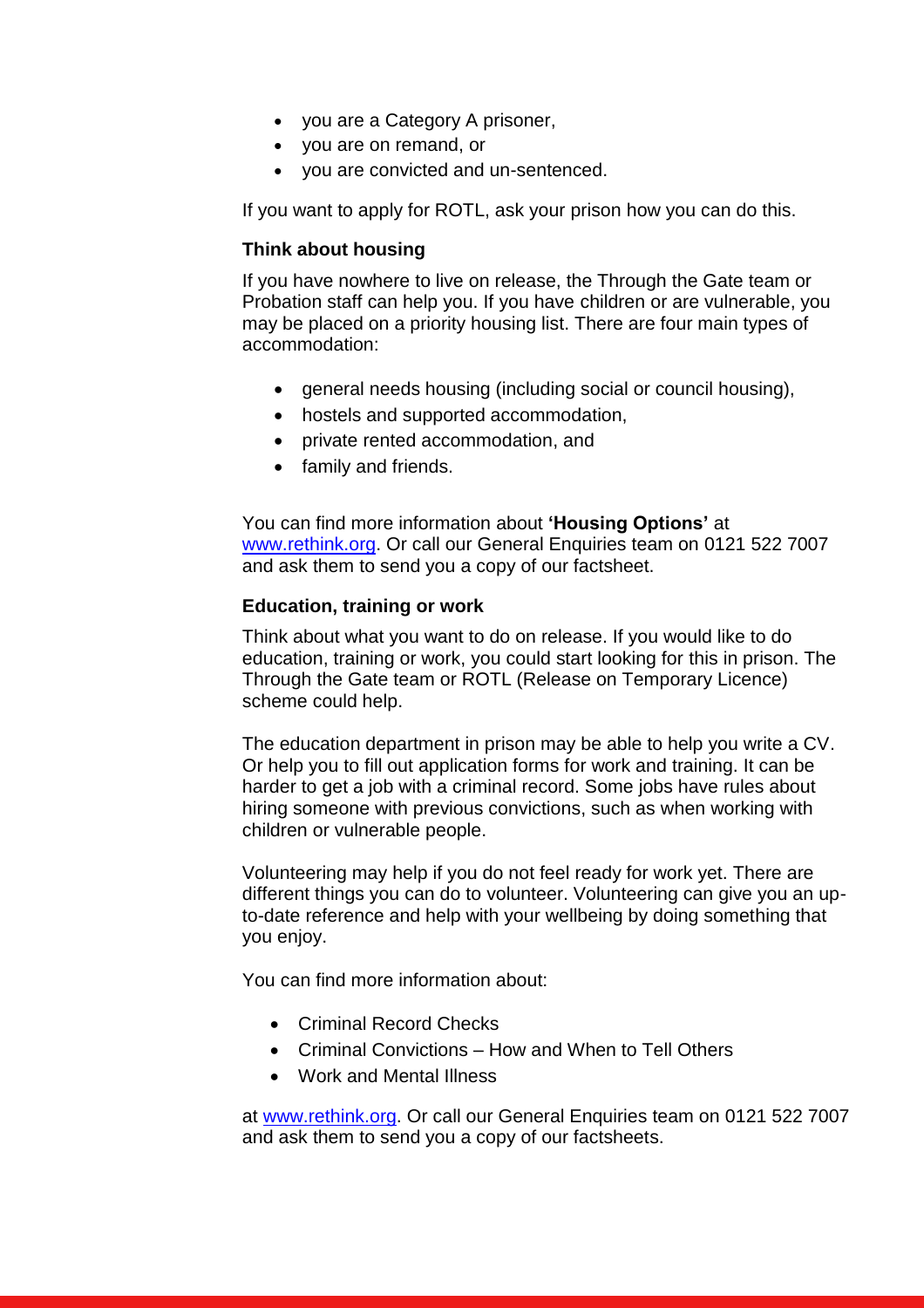## **Think about benefits**

You might be able to apply for different benefits when you are released from prison. These include housing benefit, child tax credits, employment and disability related benefits. It is important to go to your local Jobcentre Plus on release and tell them your current situation.

Some prisons have benefit specialists that you could speak to for advice. If there is not a benefit specialist, the Through the Gate team should be able to help. They could contact the relevant authorities for you.

You can find more information about:

- $\bullet$  Prison What happens while I am in prison
- Welfare benefits and mental illness

at [www.rethink.org.](http://www.rethink.org/) Or call our General Enquiries team on 0121 522 7007 and ask them to send you a copy of our factsheets.

## [Top](#page-0-0)

# <span id="page-6-0"></span>**5. Who can help me plan for release?**

There are people and organisations that can help you think about your release from prison.

# **Through the Gate teams**

There should be a Through the Gate team in every prison. These are sometimes still called resettlement teams. They can give you information and advice on things such as housing, work and benefits. The teams are part of the local Community Rehabilitation Company (CRC).

Sometimes the CRC asks a charity or voluntary organisation to provide these services for them. They could refer you to services in the community and give you helpful information.

#### **Offender Management Unit**

The Offender Management Unit (OMU) is responsible for helping you to achieve your sentence plan whilst you are in prison. You will be given an Offender Supervisor quite soon after arriving in prison. They can help you during your sentence and as you plan for release.

You may be released from prison with conditions. This could be that you are on licence, or on a 'tag' (known as Home Detention Curfew). Your local NPS or CRC will monitor and support you. In the community, you will be supervised by someone known as a Probation Officer.

# **Family and Friends**

If you have a good relationship with family and friends, you might want to involve them as much as possible. They could be a good support network for you once you are back in the community. They may be able to help you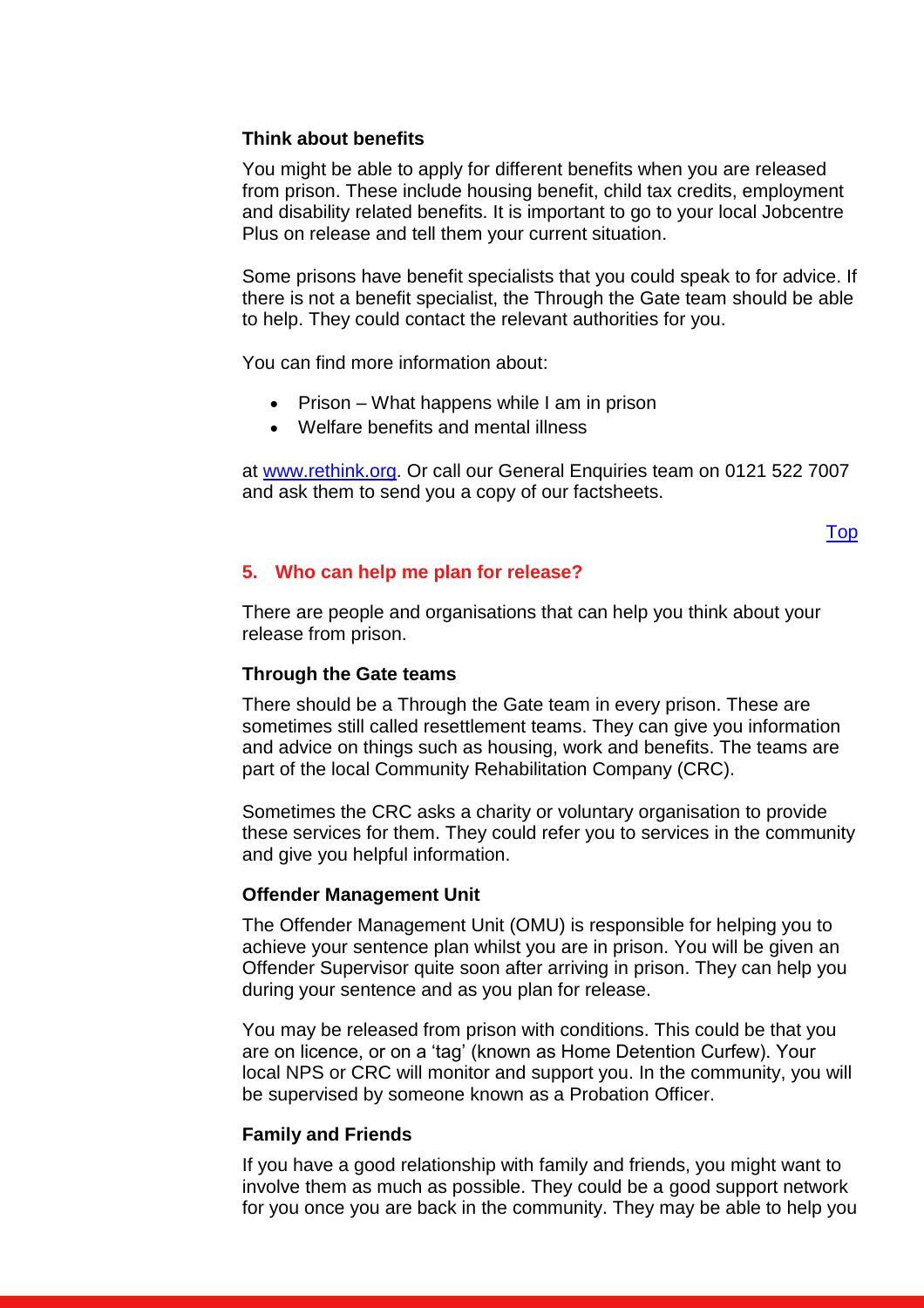with appointments or give you somewhere to live. Or speak with services for you such as probation and healthcare. They may also help support you if you are finding it difficult to return to normal life in the community.

You could ask the Through the Gate team or probation staff to contact them if you want them involved.

## **Local organisations and charities**

Some organisations or charities provide a mentoring scheme for when you are released from prison. Sometimes someone from the service can meet you at the prison gates on your release. They will support you with appointments and refer you to services in the community. Ask the Through the Gate team if this service is available.

[Top](#page-0-0)

## <span id="page-7-0"></span>**6. What happens when I leave prison?**

The National Probation Service (NPS) or a local Community Rehabilitation Company (CRC) will supervise you. This will depend on your level of risk. The NPS will supervise you if you are a high risk offender. The CRC will supervise you if you are a low to medium risk offender.

An Probation Officer will supervise you. Their role is to:

- monitor you in the community,
- tell the court if you do not meet any conditions put on you, and
- help you with any problems such as:
	- o housing,
	- o your mental health, and
	- o drugs or alcohol.

It is important to keep appointments with your Probation Officer. If you miss more than one you can be sent back to court. The court could give you further punishment.

#### **Serving some of your sentence in the community**

In some cases, you may be able to serve some of your sentence in prison and the rest in the community under supervision. This is known as being 'on licence'. Getting this depends on the type of sentence you are serving (see [Section 3\)](#page-3-0). The prison and probation service will assess your risk.

#### On Licence

Whilst you are on licence, there are rules you must follow. How long these rules apply for depends on the length of your sentence. These rules could include:

- living at a certain address,
- not meeting up with certain people,
- staying away from certain areas,
- completing offender behaviour programmes, and
- meeting with healthcare services or drug and alcohol services.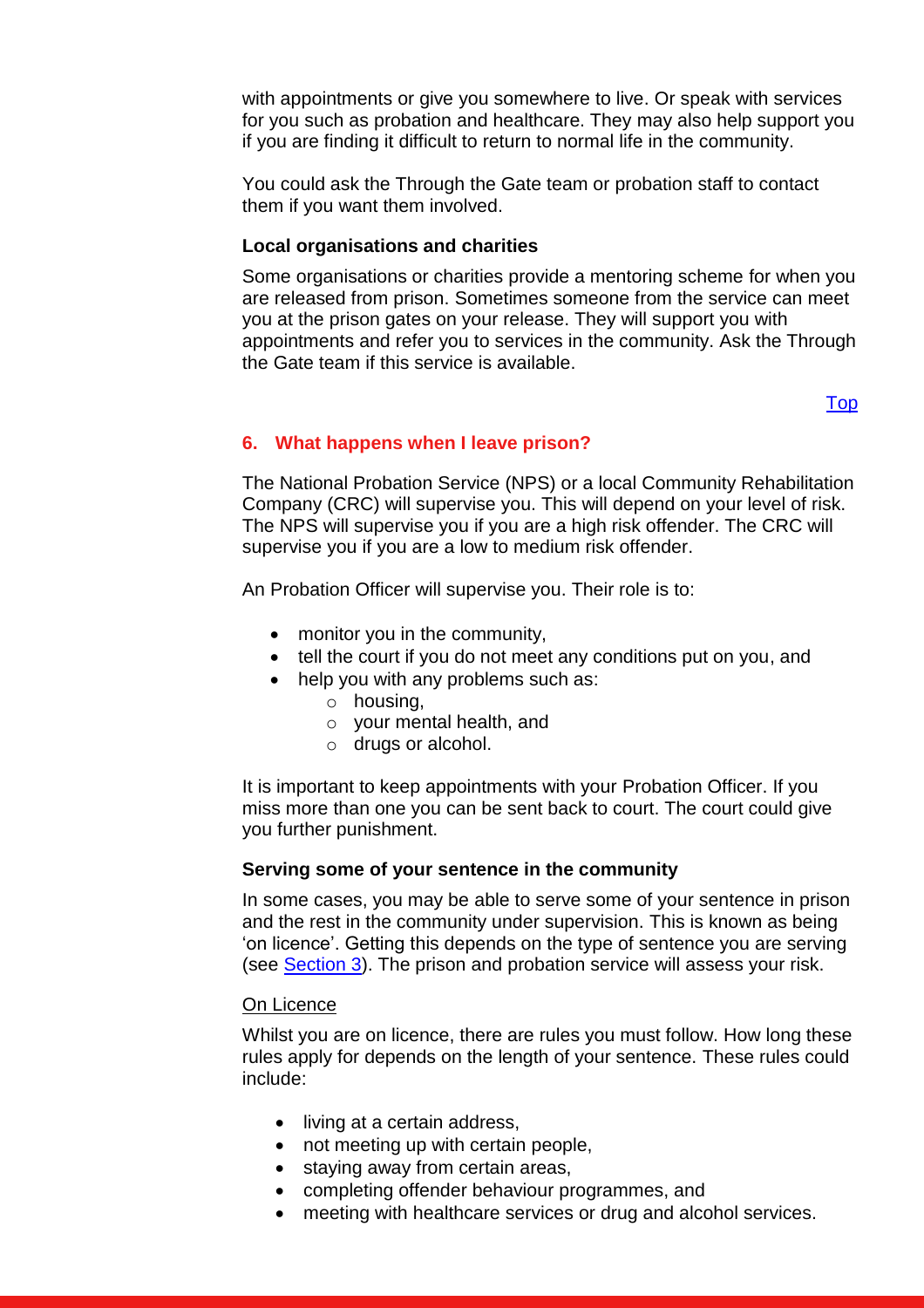The conditions should be related to your offence. It is important to keep to these conditions. If you do not, you may be recalled (returned) back to prison.

## Home Detention Curfew ('On Tag')

You could be released from prison 'on tag' if you are serving a sentence more than three months and less than four years.<sup>11</sup> You must sign a licence which says you have to stay at an address between certain times. This is known as a curfew. This may be known as being "on tag" because you have electronic device on your ankle.

Contractors such as Serco or G4S will fit the electronic bracelet and install monitoring equipment at your address. This will record when you enter and leave the address. If you do not meet the times of your curfew, the tag will notify the contractors. And the police may bring you back to prison. This is being recalled.

There is a Home Detention Curfew helpline that you can call for general advice on the process.<sup>12</sup> Their telephone number is in the <u>Useful Contacts</u> section below.

#### **What else should I consider?**

#### **Belongings**

The prison should return all the things you came in with, including clothing. If your clothes don't fit anymore, the prison may give you clothes if they can. You have to sign for your things, so check that nothing is missing before you sign.

# Money**<sup>13</sup>**

You will be given any money that you have saved or earned whilst you were in prison.

The prison may give you a travel warrant when leaving prison. This will pay for your travel back home.

Most people will get a discharge grant when released from prison. This is a small amount of money which can help with immediate living expenses. Some people will not be given a discharge grant. You will not get one if you are:

- under 18,
- serving a custodial sentence of 14 days or less,
- being transferred to a hospital under the Mental Health Act, or
- travelling to an address outside the United Kingdom.

If you have found accommodation for your first night on release, you can apply for an extra grant. This is about £50. It will be paid directly to the accommodation provider. The governor will decide if you can be given this payment.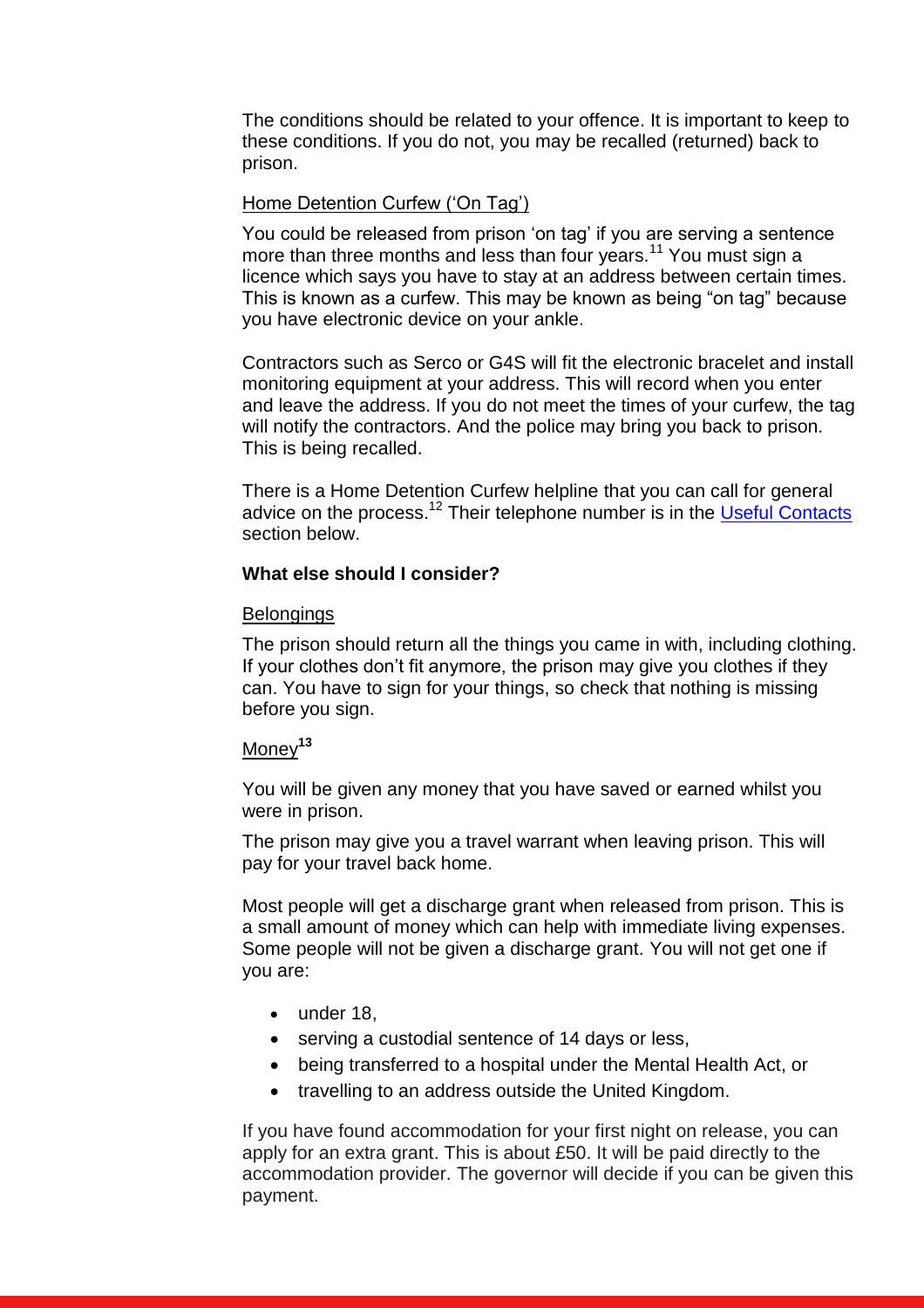# <span id="page-9-0"></span>**7. What is MAPPA (Multi-Agency Public Protection Arrangements) and does it apply to me?**

MAPPA involves the police, the National Probation Service (NPS), prison service and other agencies, such as mental health services. It manages violent and sexual offenders in the community.

# **Who is managed through MAPPA?**

There are three groups of offenders that MAPPA applies to:<sup>14</sup>

- anyone who is on the Sex Offenders Register,
- violent and sexual offenders who have been sentenced to 12 months or more in custody or to detention in hospital and are now living in the community under Probation supervision, and
- other dangerous offenders who have committed an offence in the past and are considered to pose a risk of serious harm to the public.

# **How does MAPPA work?**

The probation service will assess your risk and decide if MAPPA should manage you. If MAPPA manages you the probation service decide the level of management you need by appropriate services.

There are three levels and your level can change. If you are level 1 MAPPA, one or two agencies may manage you. If you are level 3 MAPPA, a number of senior people from several agencies could manage you. They will meet regularly and review your needs.<sup>15</sup>

#### **How does this affect me?**

MAPPA can help with your needs such as mental illness, drug or alcohol problems and housing issues. MAPPA is there to protect the public and help you settle into the community.

You do not have to go to MAPPA meetings, but it is important to work with the agencies they ask you to work with.

#### **How long will I be on MAPPA?**

This depends on which category you are in. If you are  $a:16$ 

- registered sex offender, you are on MAPPA until your "registration" ends,
- violent and other sex offender, you are on MAPPA until your licence or hospital order (including any restriction order) ends, or
- dangerous offender, you are on MAPPA until the agencies involved decide that your level of risk has reduced enough.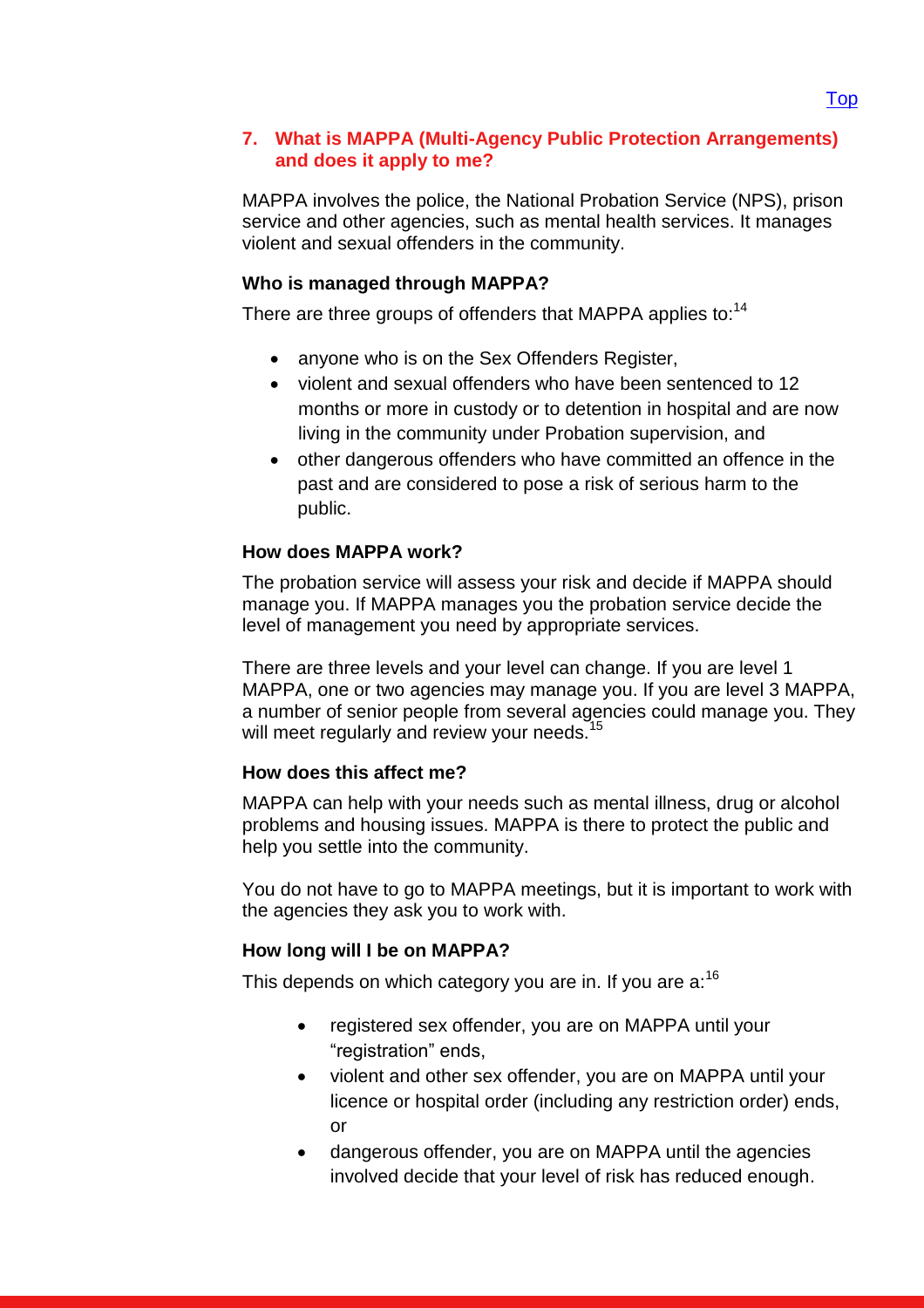# **What if I disagree with being on MAPPA?**

If you feel that you shouldn't be on MAPPA, you can speak to your Probation Officer. They can answer any questions you have about MAPPA.

# [Top](#page-0-0)



# <span id="page-10-0"></span>**8. Useful contacts**

This factsheet mentions different people and organisations that can help you while in prison and the community.

Some prisons let you visit some websites on the internet. If your prison does not let you do this, you could ask a member of staff, relative or friend to look into these organisations for you.

Some of the phone numbers are free for you to call from a prison phone. But you might have to ask for the numbers to be included on your PIN phone list. You could ask a member of staff to make a copy of this factsheet so you can take a copy when released.

# **Healthcare Services**

# **NHS 111**

They can help if you are feeling unwell or provide information on local health services. They are available 24 hours a day, 365 days a year. Calls are free from landlines and mobile phones.

**Telephone**: 111

#### **Resettlement services**

#### **Home Detention Curfew Helpline**

You can call this organisation for advice on the process of Home Detention Curfew.

**Telephone:** 0203 334 5043 and 0203 334 5044.

#### **Drug and Alcohol Services**

#### **Change, Grow, Live**

Delivers drug and alcohol services in prisons and communities. You can search for services on their website.

**Website**: [www.changegrowlive.org](http://www.changegrowlive.org/)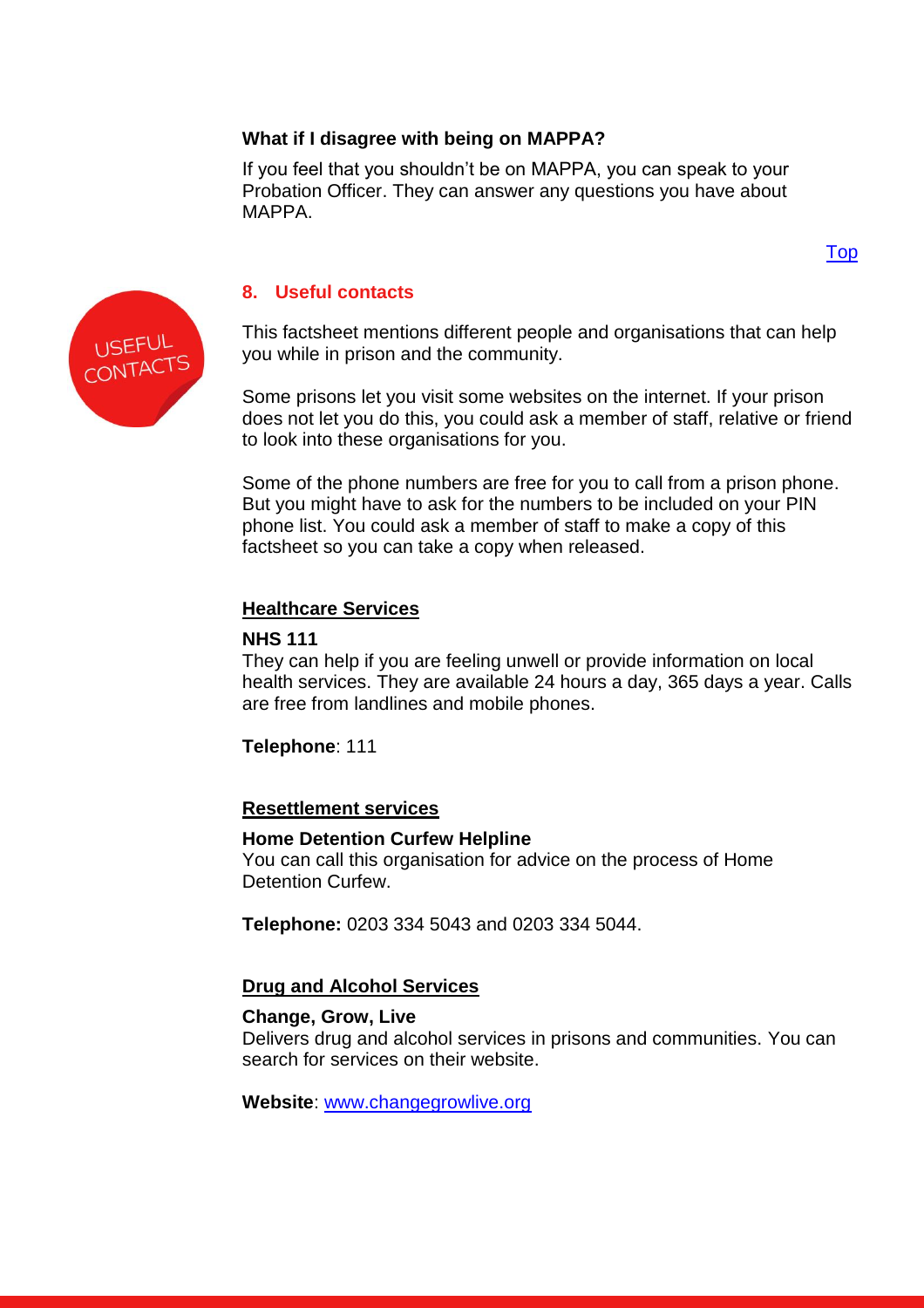#### **The Forward Trust**

Delivers drug and alcohol services in prisons and communities.

**Telephone**: 020 3752 5560 **Address**: The Foundry, 17 Oval Way, London, SE11 5RR **Email**: [info@forwardtrust.org.uk](mailto:info@forwardtrust.org.uk)

**Website**: [www.forwardtrust.org.uk](http://www.rapt.org.uk/)

#### **Addaction**

Delivers drug and alcohol services in the community. You can search for services on their website.

**Telephone**: 020 7251 5860 **Address**: 67-69 Cowcross Street, London, EC1M 6PU **Email**: [info@addaction.org.uk](mailto:info@addaction.org.uk) **Website**: [www.addaction.org.uk](http://www.addaction.org.uk/)

#### **Ex-offender organisations**

#### **The Hardman Directory**

Provides a list of funding that is available to ex offenders. Also has a list of companies who employ people with convictions**.**

**Website :** [www.prisonerfunder.org.uk](http://www.prisonerfunder.org.uk/)

#### **Nacro**

Provides a range of services across England and Wales. You can search for local services on its website.

**Telephone**: 0300 123 1889 **Resettlement Advice Service**: 0300 123 1999 **Address**: First Floor, 46 Loman Street, London, SE1 0EH **Email**: [helpline@nacro.org.uk](mailto:helpline@nacro.org.uk) **Website**: [www.nacro.org.uk](http://www.nacro.org.uk/)

# **Prisoners' Advice Service**

An independent registered charity offering free legal advice and support to adult prisoners in England and Wales. Provide advice by telephone, letter and legal outreach sessions,

**Telephone**: 0207 253 3323 or 0845 430 8923 **Address**: PAS, PO Box 46199, London, EC1M 4XA **Email**: [advice@prisonersadvice.org.uk](mailto:advice@prisonersadvice.org.uk) **Website**: [www.prisonersadvice.org.uk](http://www.prisonersadvice.org.uk/)

#### **Prison Reform Trust**

Provide an advice and information service that can give information on prison rules, life in prison, your rights, prison conditions and how to get help in prison.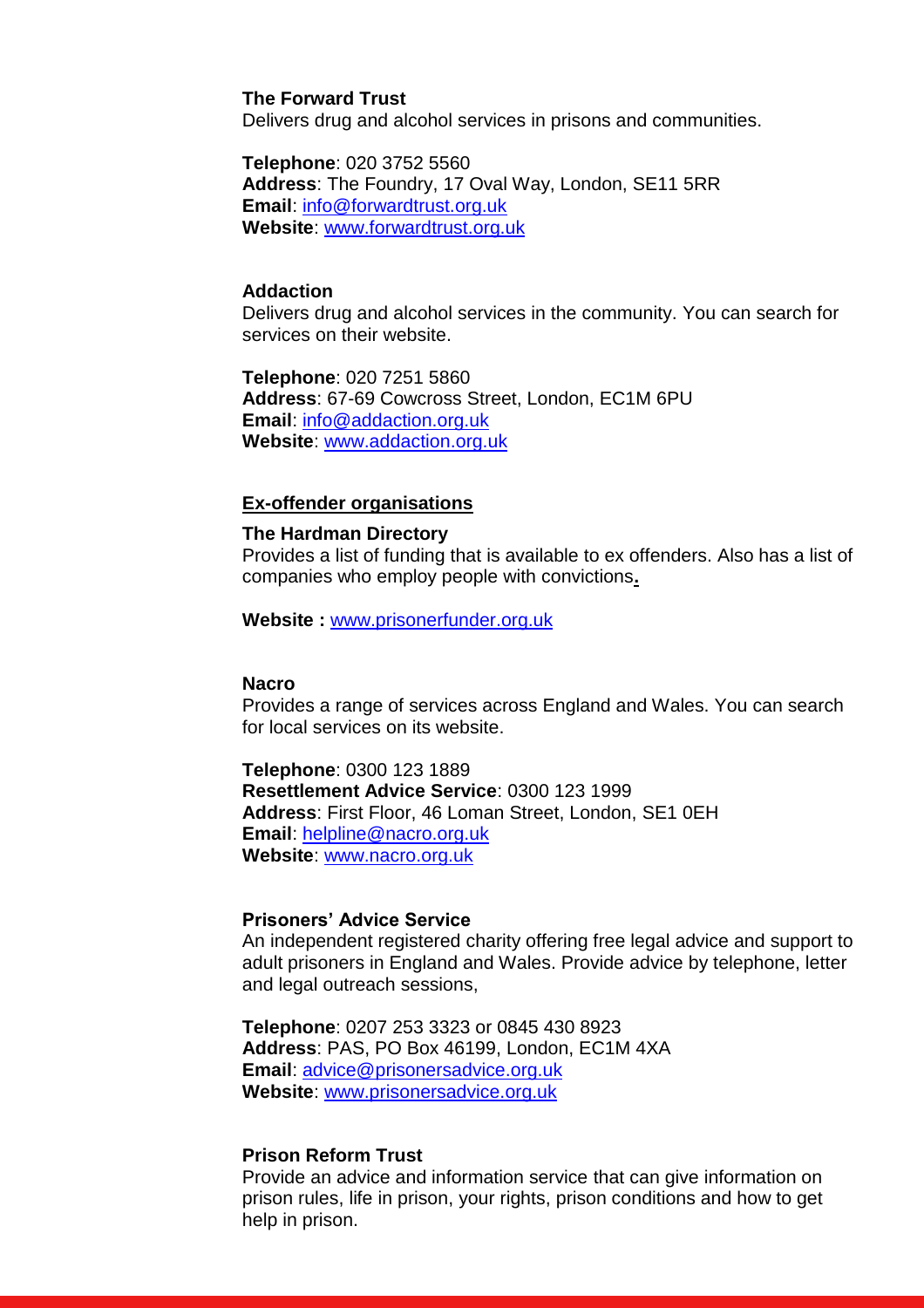**Free phone line for prisoners:** 0808 802 0060 (freephone and you do not need to put it on your pin. Monday, Tuesday and Thursday 3:30pm - 5:30pm).

**Telephone**: 0207 251 5070 (not free but you don't have to put it on your pin. Monday – Friday, 10:00am – 5:00pm).

**Address**: Prison Reform Trust, FREEPOST ND 6125, London, EC1B 1PN **Website**: [www.prisonreformtrust.org.uk](http://www.prisonreformtrust.org.uk/)

#### **St Giles Trust**

Provides a range of support, such as mentoring, help with housing, finding a job and maintaining ties with family.

**Telephone**: 020 7708 8000 **Address**: 64-68 Camberwell Church Street, London, SE5 8JB **Email**: [info@stgilestrust.org.uk](mailto:info@stgilestrust.org.uk) **Website**: [www.stgilestrust.org.uk](http://www.stgilestrust.org.uk/)

#### **Unlock**

A charity and membership organisation, led by reformed offenders. It has a helpline that provides information on many topics including how being in prison affects benefits and housing, banking, insurance and employment.

**Helpline**: 01634 247350 (Monday – Friday, 10:00am – 4:00pm) **Text**: 07824 113848 **Address**: The Helpline, Unlock, Maidstone Community Support Centre, 39-48 Marsham Street, Maidstone, Kent, ME14 1HH **Email**: [advice@unlock.org.uk](mailto:advice@unlock.org.uk) **Website**: [www.unlock.org.uk](http://www.unlock.org.uk/)

#### **Housing**

#### **Langley Housing Trust**

A Christian charity that provides resettlement accommodation for exoffenders and those at risk of offending. It also delivers resettlement projects.

**Telephone**: 03330 035 025 **Address**: Langley House Trust, PO Box 6364, Coventry, CV6 9LL **Email**: [info@langleyhousetrust.org](mailto:info@langleyhousetrust.org) **Website**: [www.langleyhousetrust.org](http://www.langleyhousetrust.org/)

#### **Shelter**

Can provide information and advice on housing and homelessness.

**Housing Advice Helpline**: 0808 800 4444 (8am-8pm Monday-Friday and 8am-5pm Saturday-Sunday) **Address**: 88 Old Street, London, EC1V 9HU **Email**: [info@shelter.org.uk](mailto:info@shelter.org.uk) **Website**: [www.shelter.org.uk](http://www.shelter.org.uk/)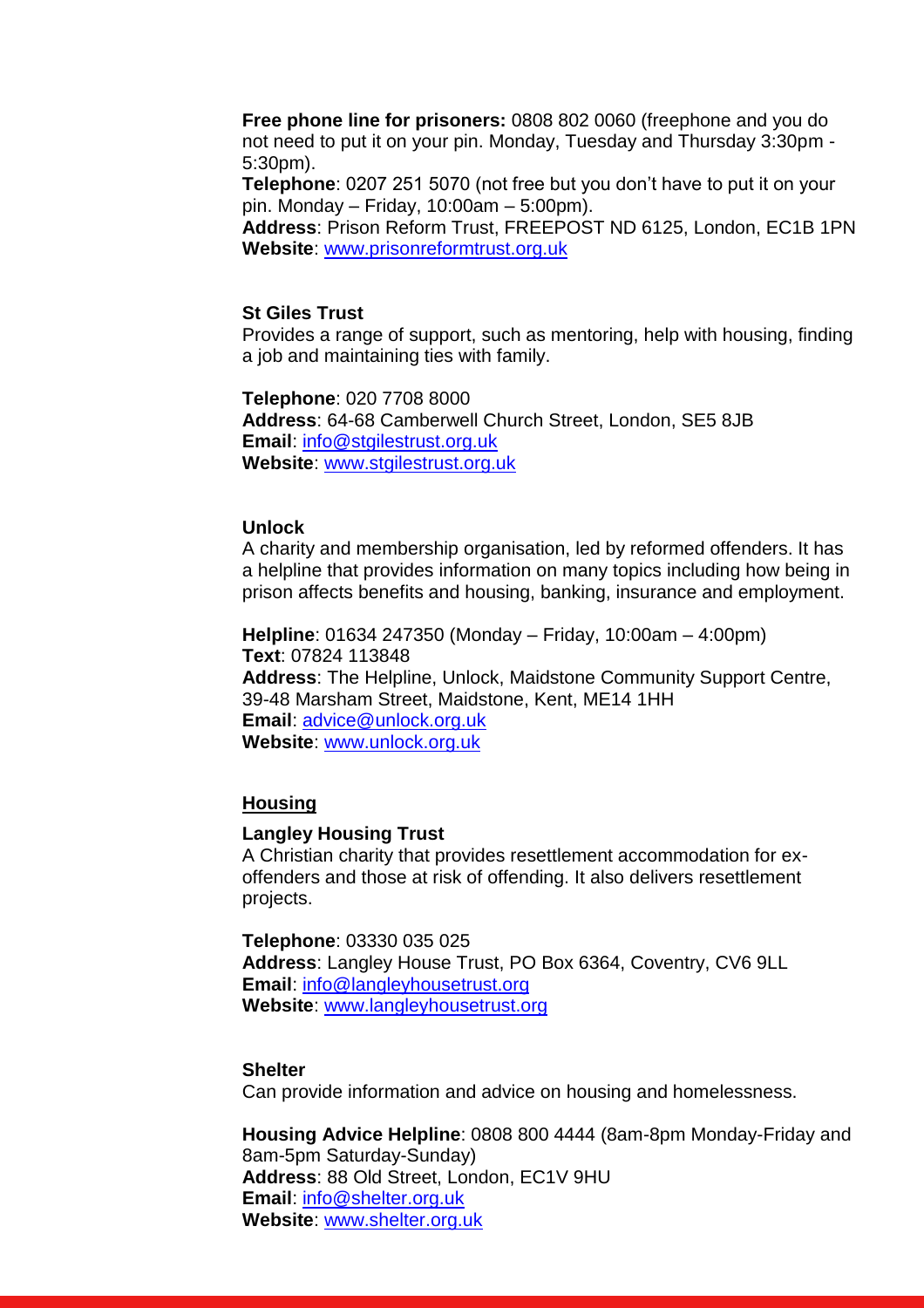# **Women Offenders**

# **Women in Prison**

Supports and campaigns for women offenders and ex-offenders. They can give advice on housing, education, mental health, legal rights, work, benefits, debt, domestic violence and more.

# **Telephone**: 0800 953

**Address**: FREEPOST RSLB-UABE-TYRT, Women in Prison, Unit 10, The Ivories, 6 Northampton Street, London, N1 2HY **Email**: [info@womeninprison.org.uk](mailto:info@womeninprison.org.uk) **Website**: [www.womeninprison.org.uk](http://www.womeninprison.org.uk/)

[Top](#page-0-0)



You can find more information about:

- Prison Going in
- Prison What happens while I am in prison
- Healthcare in Prison
- Complaints about prison
- Complaints about probation
- Criminal Record Checks
- Criminal Convictions How and When to Tell Others
- Housing Options
- Work and Mental Illness
- Welfare Benefits and Mental Illness

at [www.rethink.org.](http://www.rethink.org/) Or call our General Enquiries Team on 0121 522 7007 and ask them to send you a copy of our factsheets.



j <sup>1</sup> National Audit Office. *Transforming Rehabilitation.* London: National Audit Office; 2016. Page 5.

6 The Sentencing Council. *Determinate prison sentences.*  [www.sentencingcouncil.org.uk/about-sentencing/types-of](http://www.sentencingcouncil.org.uk/about-sentencing/types-of-sentence/determinate-prison-sentences)[sentence/determinate-prison-sentences](http://www.sentencingcouncil.org.uk/about-sentencing/types-of-sentence/determinate-prison-sentences) (accessed 19 July 2017).

7 The Sentencing Council. *Extended sentences. [www.sentencingcouncil.org.uk/about-sentencing/types](http://www.sentencingcouncil.org.uk/about-sentencing/types-of-sentence/extended-sentences)*-of[sentence/extended-sentence](http://www.sentencingcouncil.org.uk/about-sentencing/types-of-sentence/extended-sentences)*s* (accessed 20 July 2017).

<sup>8</sup> Gov.UK *Getting parole: Life and indeterminate sentences*  [www.gov.uk/getting-parole/life-and-indeterminate-sentences](http://www.gov.uk/getting-parole/life-and-indeterminate-sentences) (accessed 20 July 2017).

<sup>2</sup> HM Prison Service. *PSO 3050 Continuity of Healthcare for Prisoners*. London: Ministry of Justice; 2006. Para 7.2.

As note 2. Para 7.6.

 $4$  As note 2. Para 7.3.

<sup>5</sup> National Offender Management Service. *PSI 03/2016 Adult Social Care*. London: Ministry of Justice; 2016. Para 5.8-5.12.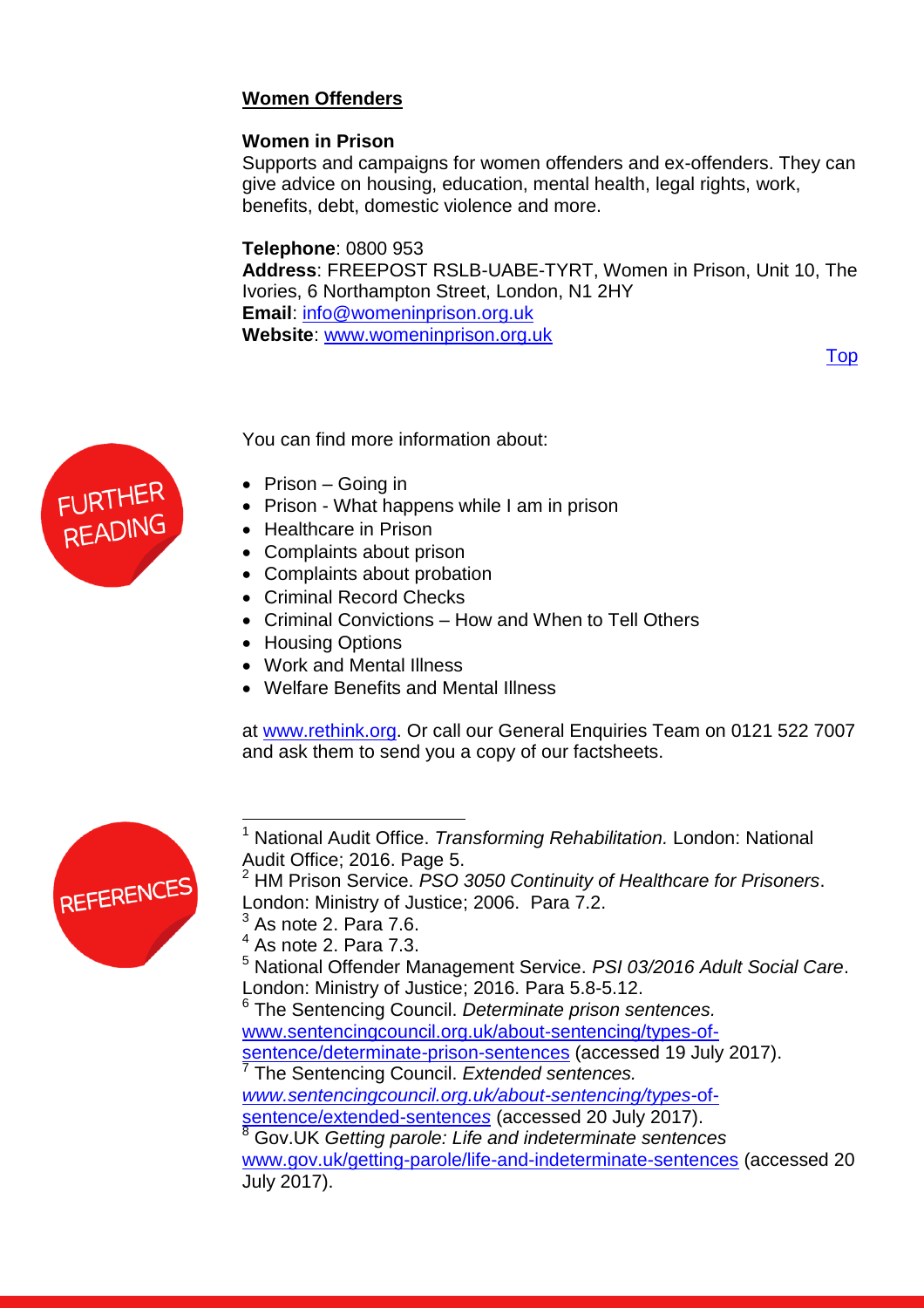<sup>9</sup> Gov.UK. *Getting parole: Parole board hearing*. [www.gov.uk/getting](http://www.gov.uk/getting-parole/parole-board-hearing)[parole/parole-board-hearing](http://www.gov.uk/getting-parole/parole-board-hearing) (27 July 2017).

<sup>10</sup> HM Prison Service. *PSO 6300 Release on Temporary Licence*. London: Ministry of Justice; 2005.

<sup>11</sup> HM Prison Service. *PSO 6700 Home detention curfew*. London; Ministry of Justice; 2010. Para 2.1.1

<sup>12</sup> HM Prisons and Probation Service. *Home Detention Curfew. [www.justice.gov.uk/offenders/before-after-release/home-detention-curfew](http://www.justice.gov.uk/offenders/before-after-release/home-detention-curfew)*  (accessed 20 July 2017).

<sup>13</sup> National Offender Management Service. *PSI 25/2011 Discharge.*  London: Ministry of Justice; 2011. Annex B.

<sup>14</sup> Ministry of Justice. *MAPPA Guidance* [version 4]. London: Ministry of Justice; 2012. Page 35.

<sup>15</sup> As note 14, chapter 7.

 $\overline{a}$ 

<sup>16</sup> As note 14, para 6.41.